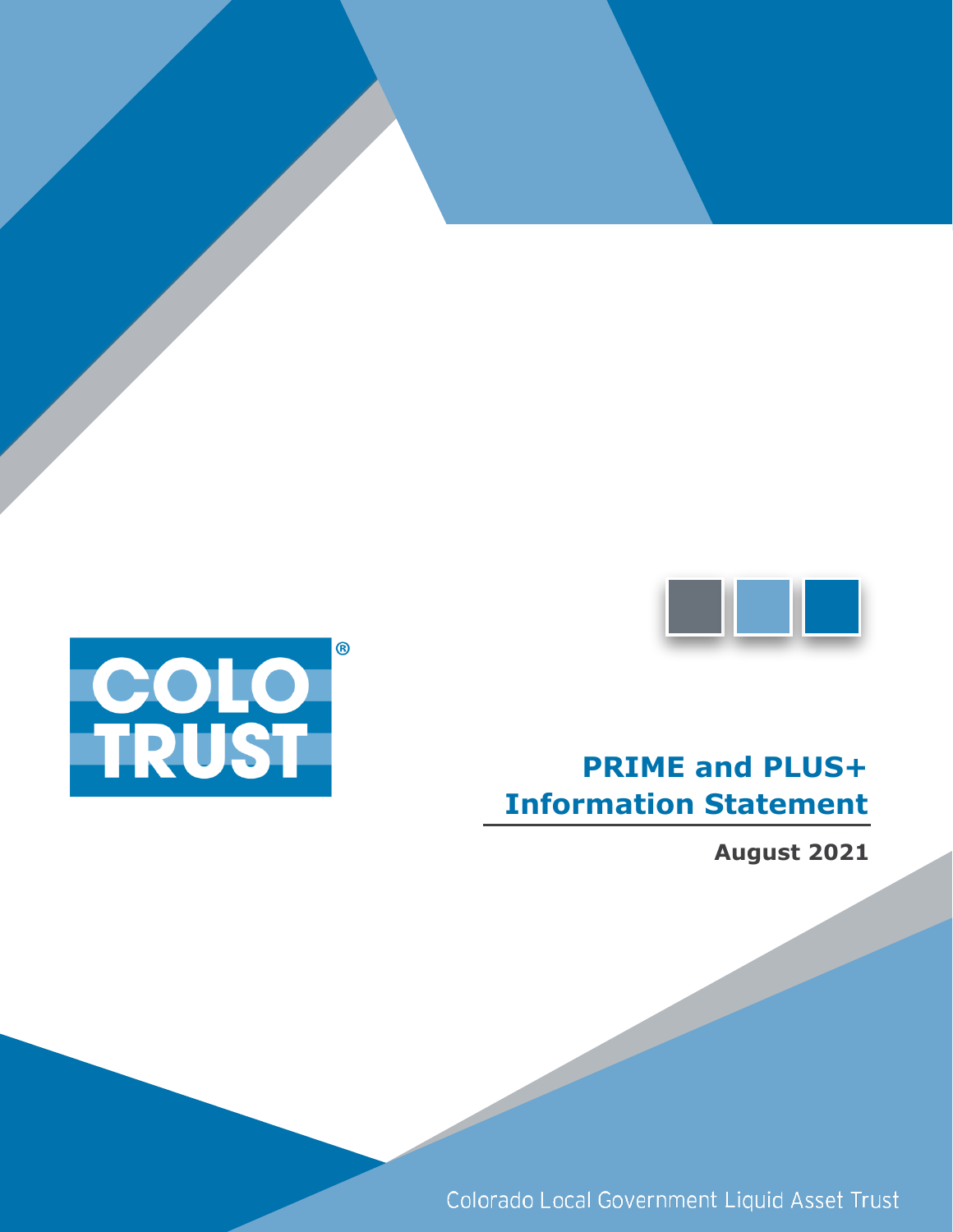

The Colorado Local Government Liquid Asset Trust (the Trust) was organized in 1985 in accordance with the Investment Funds - Local Government Pooling Act, (Part 7, Article 75, Title 24, Colorado Revised Statues) to allow Colorado governmental entities to pool their funds to take advantage of short-term investments and maximize net interest earnings.

The Trust was created as a service for Colorado governmental entities. It also works with the various associations of governmental entities, the Colorado Division of Securities, and the Colorado Department of Local Affairs. The Trust is a professionally managed local government investment pool trust fund available only to governmental entities in Colorado.

The purpose of the Trust is to provide a convenient method for governmental entities to pool their cash for temporary investment. The Trust seeks a high level of current income consistent with the preservation of capital and maintenance of liquidity.

## Investment Policies

At the present time, the composition of the portfolios of the Trust are more restrictive than the statutory investments allowed for Colorado governmental entities. The PRIME portfolio invests in U.S. Treasury securities, federal instrumentality securities, agency securities, repurchase agreements, triparty repurchase agreements, collateralized bank deposits, and government money market funds rated 'AAAm.'

The PLUS+ portfolio invests in U.S. Treasury securities, federal instrumentality securities, agency securities, repurchase agreements, tri-party repurchase agreements, collateralized bank deposits, commercial paper that, at the time of purchase, is rated in its highest rating category by one or more nationally

recognized organizations which regularly rate such obligations, corporate bonds, and government money market funds rated 'AAAm.' Please refer to the *Investment Objectives and Policies* section for more details or contact the Trust Administrator for a copy of the current investment policy (see the *Investment Advisor and Fund Administrator* section below for contact information).

# Investments, Withdrawals, and **Distributions**

Investments and withdrawals are at net asset value. Investments may be made by check, wire transfer, or ACH funds. Withdrawals may be made by wire transfer, ACH funds, or transfer between Participants. Transactions may be initiated in writing, on the telephone, via the website, or by fax. Distributions from the Trust's net income are declared and distributed daily to the Participants. There are no sales commissions or sales charges.

# Investment Advisor and Administrator

Public Trust Advisors, LLC (Public Trust), a Colorado Limited Liability Company located at 717 17th Street, Suite 1850, Denver, Colorado 80202, is the Investment Advisor and Administrator of the Trust.

# Custodian

UMB Bank, N.A. which has its principal place of business at 928 Grand Blvd., 10th Floor Kansas City, MO 64106, is the primary Custodian for the Trust.

# Further Information

For further information, write Colorado Local Government Liquid Asset Trust (COLOTRUST) at 717 17th Street, Suite 1850, Denver, Colorado 80202, or email the Trust at info@colotrust.com. For telephone inquiries in the Denver metro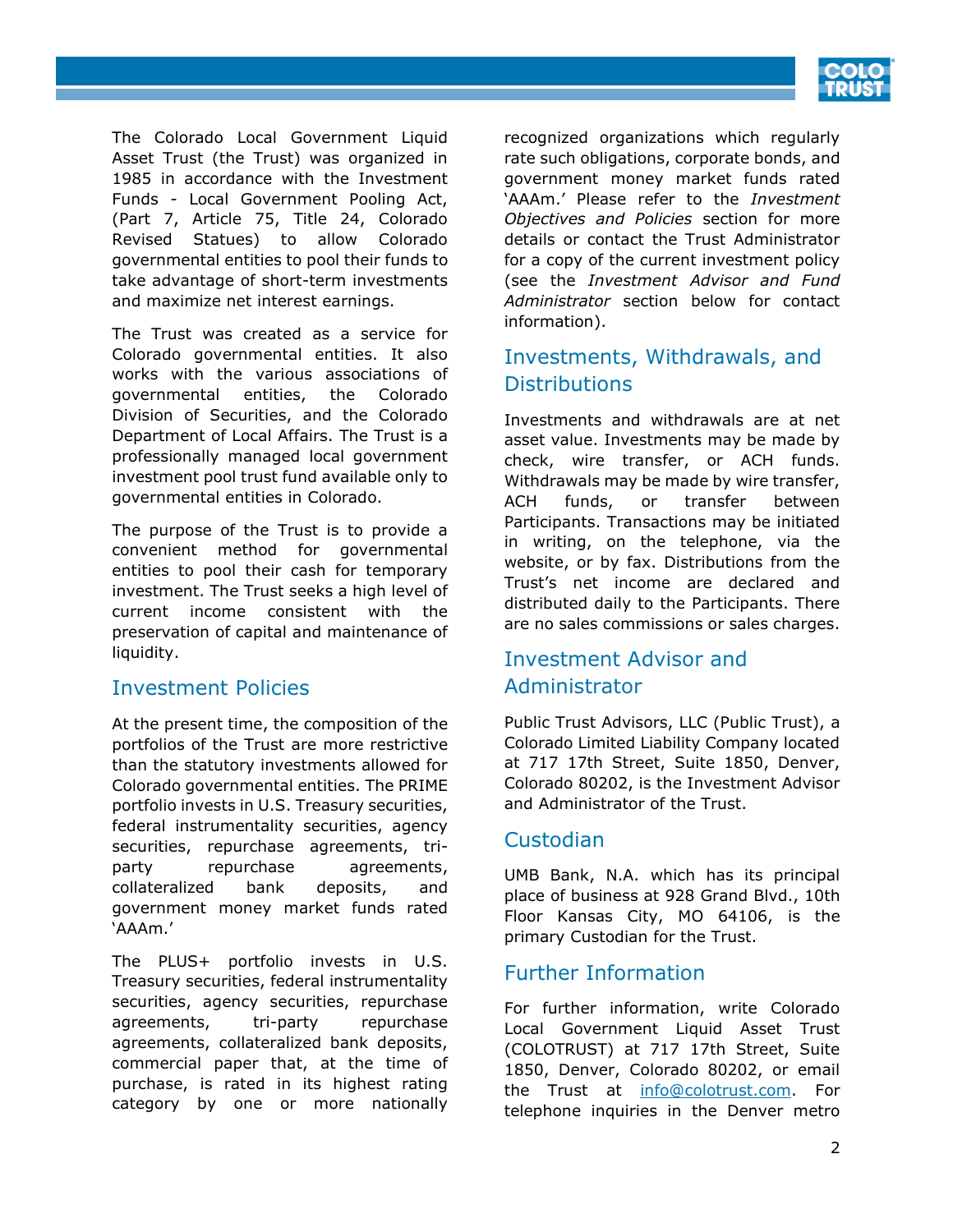

area, please call (303) 864-7474. For inquiries outside the Denver metro area, call (877) 311-0219. Telefax inquiries to the Trust may be made at (877) 311-0220. Additional information regarding the Trust is also available at www.colotrust.com.

This Information Statement and the financial statements that accompany it provide detailed information about the Trust and its policies. Please read them carefully. The information relating to the auditor and the legal counsel may be changed by the Board of Trustees from timeto-time.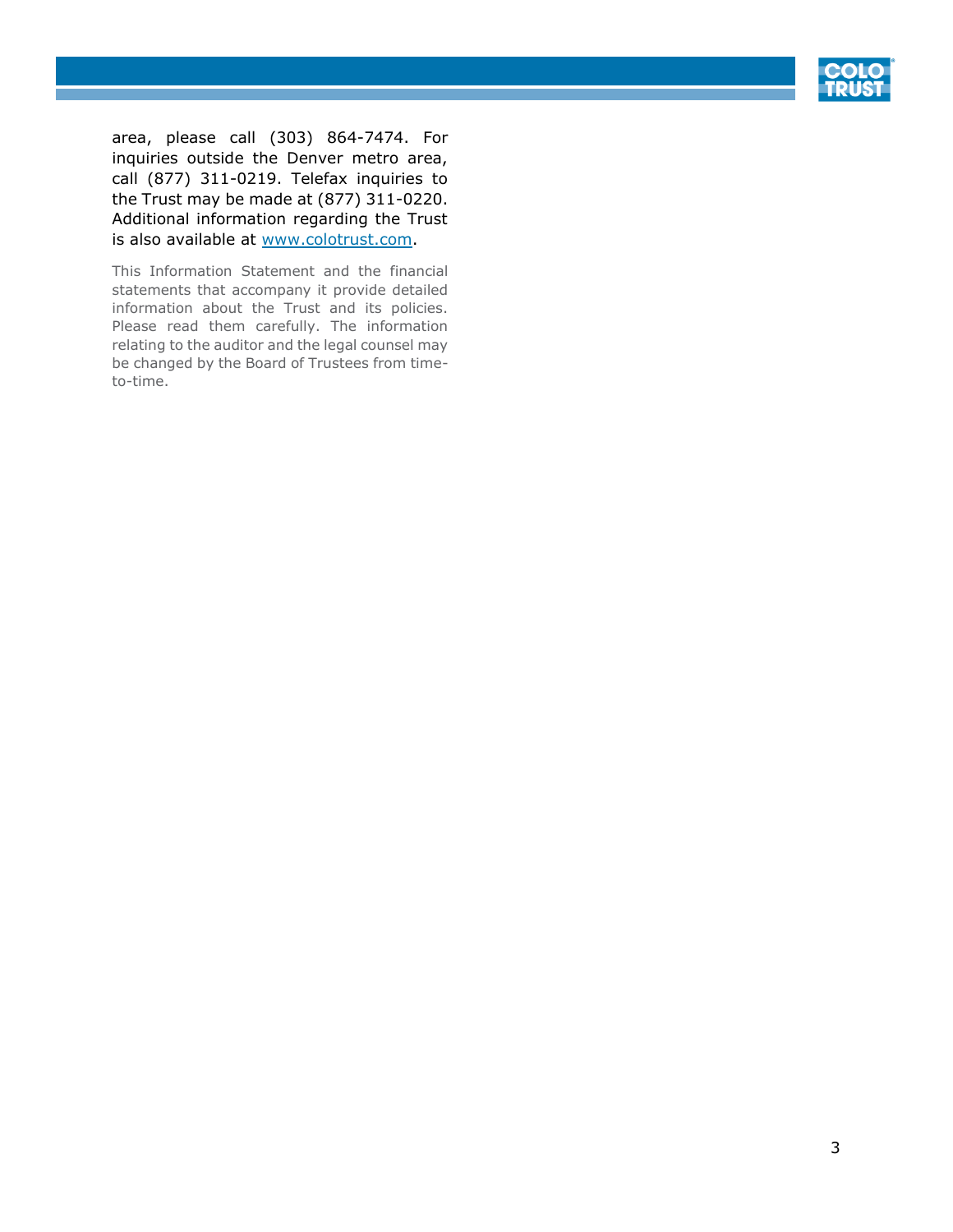

# **Table of Contents**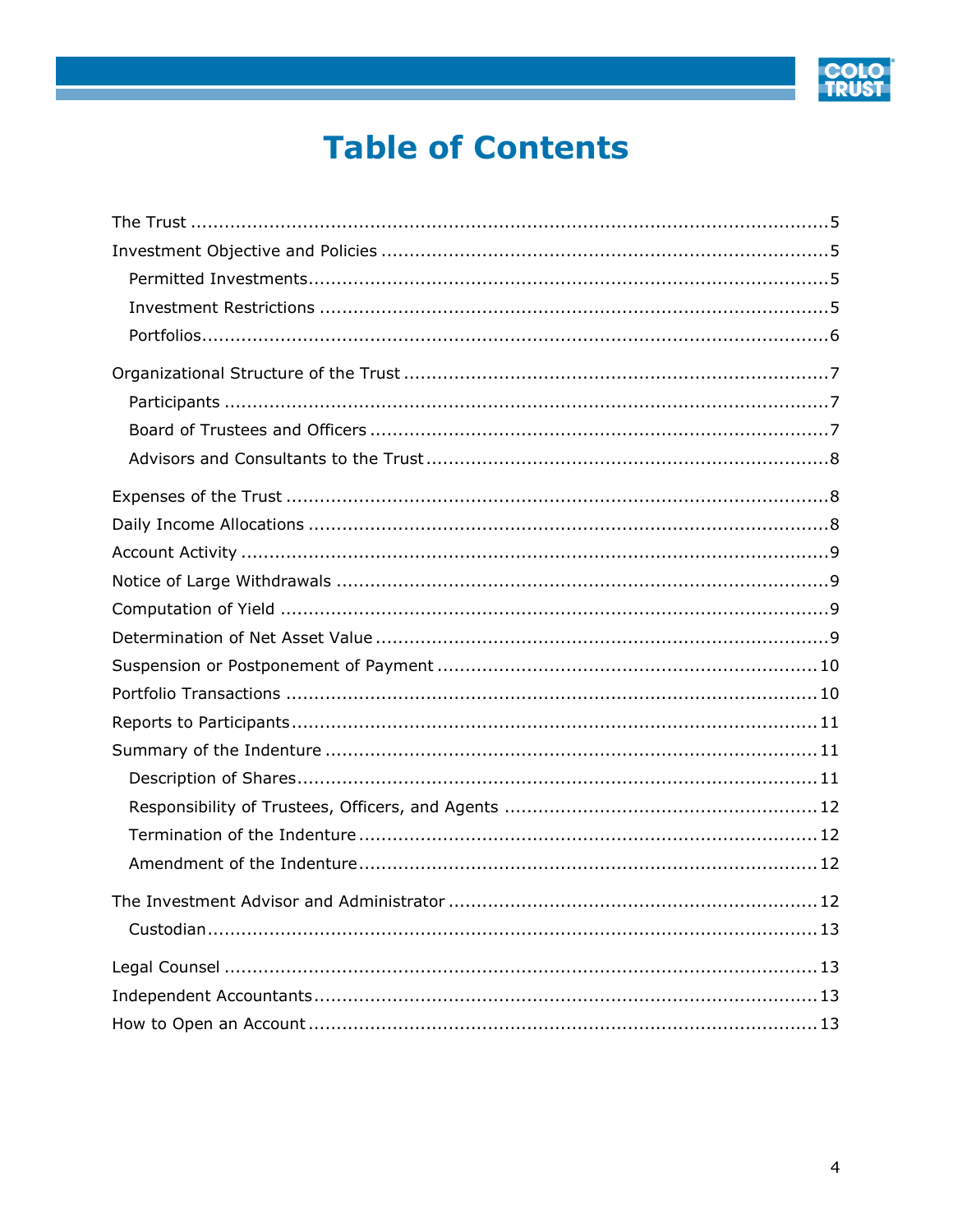

# <span id="page-4-0"></span>The Trust

The Trust is a statutory trust organized and existing under the laws of the state of Colorado in accordance with the provisions of the Investment Funds - Local Government Pooling Act (Part 7, Article 75, Title 24, C.R.S.), the Funds - Legal Investments Act (Part 6, Article 75, Title 24, C.R.S.), and the Public Deposit Protection Act (Articles 10.5 and 47 of Title 11, C.R.S.) (the Statutes). The Trust is registered with the Securities Commissioner of the State of Colorado as required by the Local Government Investment Pool Trust Fund Administration and Enforcement Act (Part 9, Article 51, Title 11, C.R.S.).

The Trust was established on January 1, 1985, by the adoption of an Indenture of Trust. Since then, various amendments have been made. The current Restated and Amended Trust Indenture (the Indenture) was adopted by the Board of Trustees (the Board) and the Participants effective May 1, 2021. Governmental entities that participate in any portfolio of the Trust are referred to as "Participants" in the Indenture and this Information Statement. The Indenture allows any county, city and county, city, town, school district, special district or other political subdivision of the state, or department, agency, or instrumentality thereof, or any political or public corporation of the state of Colorado (local governments) to open an account and become a Participant. Each potential Participant receives a copy of the Indenture, this Information Statement, and current financial statements before becoming a Participant.

# <span id="page-4-1"></span>Investment Objective and

## **Policies**

The PRIME portfolio and the PLUS+ portfolio each provide a professionally managed investment program for local governments. The general objective of the PRIME and PLUS+ portfolios is to generate a high level of current income for the Participants while maintaining liquidity and preserving capital by investing only in instruments authorized by the Statutes.

No assurance can be given that the Trust will achieve its investment objective or that any benefits described in this information statement will result from the investment of monies in the Trust.

#### <span id="page-4-2"></span>**Permitted Investments**

The Trust is specifically designed for Colorado governmental entities. Accordingly, the Trust has limited the PRIME portfolio and the PLUS+ portfolio and invests only in instruments permitted under the Legal Investments Act (permitted investments). The Board maintains investment policies for the PRIME portfolio and the PLUS+ portfolio that are, by nature, more restrictive than the Legal Investments Act. Copies of these policies are available from the Trust Administrator. Participants receive 30 days prior notice of any changes in the investment policies.

#### <span id="page-4-3"></span>**Investment Restrictions**

For the PRIME portfolio and the PLUS+ portfolio, the Trust may buy and sell and enter into agreements to buy and sell the permitted investments subject to the restrictions described below. These restrictions are considered to be fundamental to the operation and activities of each of the PRIME portfolio and the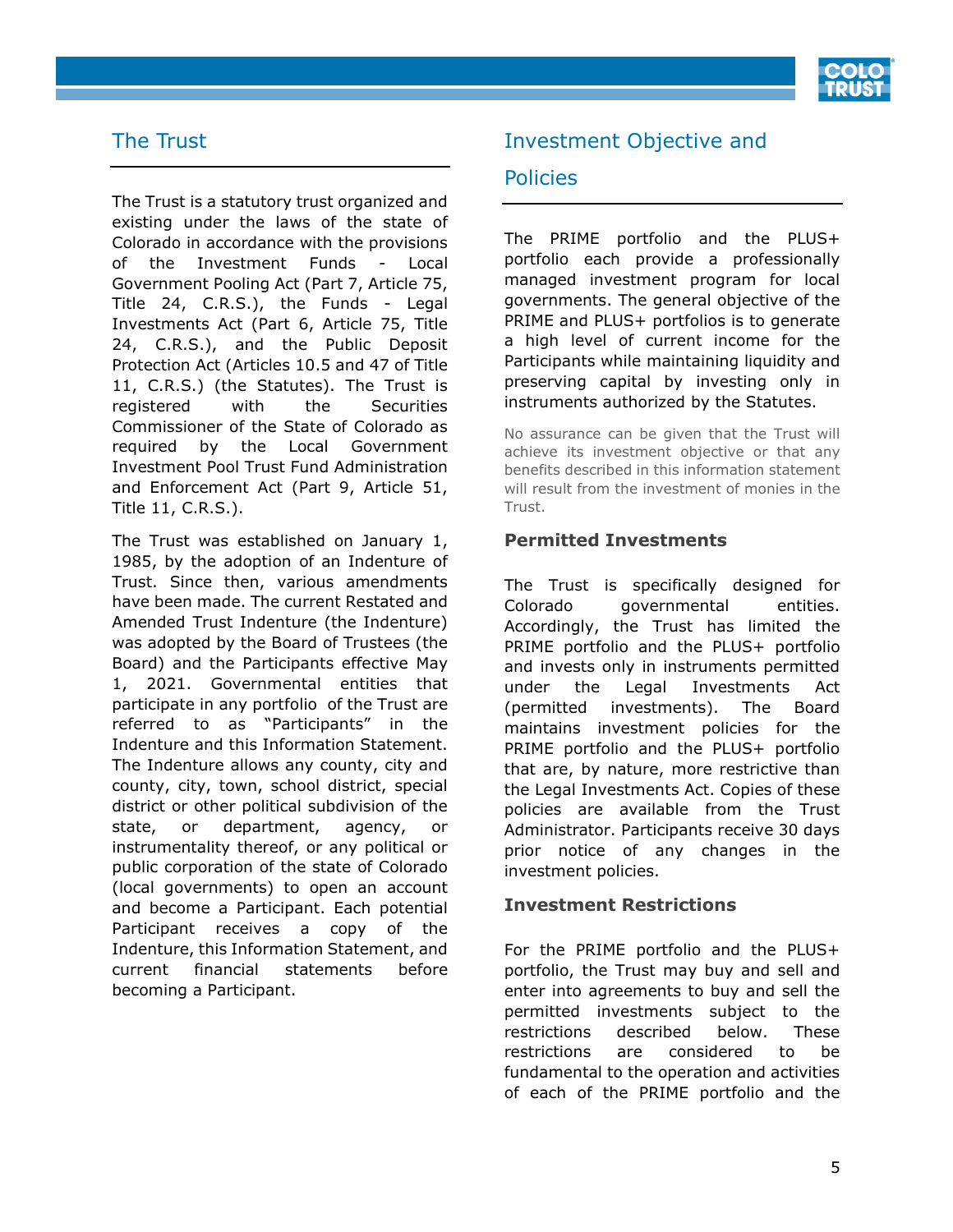

PLUS+ portfolio and may not be changed without a majority vote of the Participants.

- 1. The Trust may not make any investment other than a permitted investment.
- 2. The Trust may not make any investment other than investments authorized by the Board's investment policies, the Indenture, and the statutes of the state of Colorado, as the same may be amended from time to time; provided, however, the Board and the Trust shall not be responsible for insuring compliance with any investment restrictions provided for in a Participant's home rule charter or elsewhere.
- 3. Investments in the PRIME portfolio and the PLUS+ portfolio may not have a maturity date that is greater than allowed by the Legal Investments Act or the Public Deposit Protection Act.
- 4. The Trust may neither borrow money nor incur indebtedness whether or not the proceeds thereof are intended to be used to purchase permitted investments except as a temporary measure to facilitate withdrawal requests which might otherwise require unscheduled dispositions of portfolio investments and only as to the extent permitted by law.
- 5. The Trust may not hold or provide for the custody of any Trust Property in a manner not authorized by law or by any institution or person not authorized by law.
- 6. The Trust may not buy securities from or sell securities to the Administrator, the Investment

Advisor, the Custodian, or any member of the Board (Trustee), or with any affiliate, officer, director, employee, or agent of any of them.

## <span id="page-5-0"></span>**Portfolios**

The Trust currently offers three portfolios: COLOTRUST PRIME and COLOTRUST PLUS+, which are described in this Information Statement, and COLOTRUST EDGE which is described in a separate Information Statement.

COLOTRUST PRIME is presently allowed by the Trust's investment policies to maintain a portion of its assets in U.S. Treasury securities or repurchase agreements collateralized by U.S. Treasury securities. It may also invest assets in securities of a Federal Farm Credit Bank, a Federal Home Loan Bank, the Federal Home Loan Mortgage Corporation, the Federal National Mortgage Association, the Government National Mortgage Association, and other federal instrumentality or agency security permitted by the Legal Investments Act, repurchase agreements collateralized by those securities, collateralized bank deposits, and 'AAAm' rated government money market funds. The portfolio may invest in securities with a maximum maturity of 397 days for fixed rate debt and 762 days for sovereign government floating-rate debt. The portfolio is limited to an average weighted maturity not to exceed 60 days to reset and 120 days to final.

COLOTRUST PLUS+ is presently allowed by the Trust's investment policies to maintain a portion of its assets in U.S. Treasury securities or repurchase agreements collateralized by U.S. Treasury securities. It may also invest its assets in securities of a Federal Farm Credit Bank, a Federal Home Loan Bank, the Federal Home Loan Mortgage Corporation, the Federal National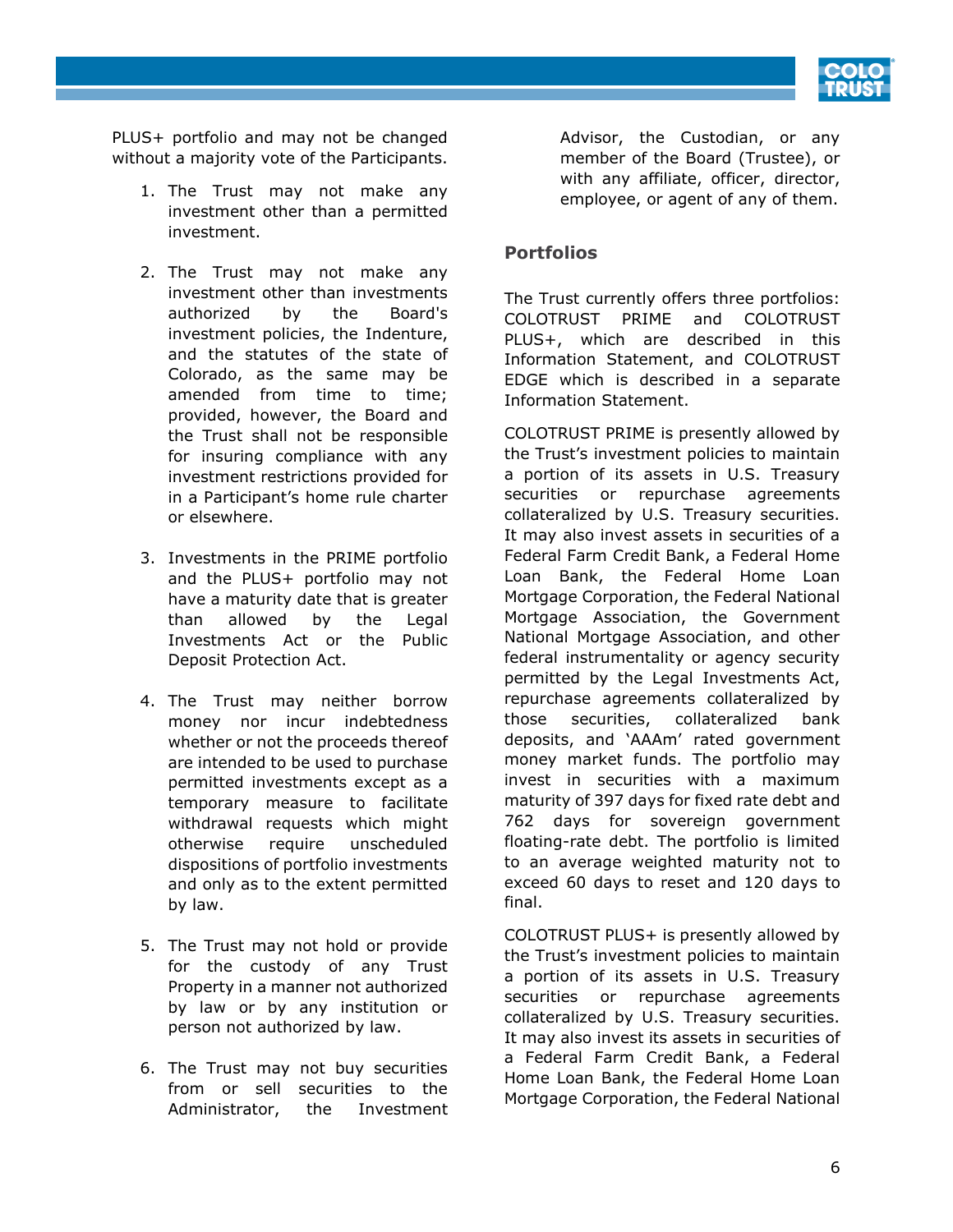

Mortgage Association, or the Government National Mortgage Association, and other federal instrumentality or agency security permitted by the Legal Investments Act, or repurchase agreements collateralized by those securities. COLOTRUST PLUS+ may also invest in commercial paper and corporate notes rated in the highest rating category by one or more nationally recognized organizations that regularly rate such obligations. The policy also provides that COLOTRUST PLUS+ may not invest more than 5% of its portfolio in the commercial paper of any single issuer nor may COLOTRUST PLUS+ own more than 5% of any issuer's total commercial paper program. In addition, the portfolio may invest in collateralized bank deposits and 'AAAm' rated government money market funds. The portfolio may invest in securities with a maximum maturity of 397 days for fixed-rate debt and non-sovereign floatingrate debt or 762 days for sovereign government floating-rate debt. The average weighted maturity may not exceed 60 days to reset or 90 days to final maturity.

COLOTRUST PRIME and COLOTRUST PLUS+ are both rated 'AAAm' by S&P Global Ratings. S&P's definition of a 'AAAm' rating is "safety is excellent" and a fund has "superior capacity to maintain principal value and limit exposure to loss." These ratings are neither a market rating nor a recommendation to buy, hold, or sell the securities by the rating agencies.

# <span id="page-6-0"></span>Organizational Structure of the

## Trust

#### <span id="page-6-1"></span>**Participants**

A local government may become a Participant by taking appropriate official action to adopt the Indenture, opening an account in the Trust, and maintaining a balance in the account. Each Participant appoints a Designee, and all official communications between the Trust and a Participant are through the Designee.

#### <span id="page-6-2"></span>**Board of Trustees and Officers**

The Board of Trustees (the Board) of the Trust is responsible for assuring compliance with the Indenture and the investment restrictions therein. The Board has the power to administer the Trust and the affairs of the Trust. Generally, there are twelve members of the Board; however, under certain circumstances, the number may increase to as many as fifteen. Subject to the rights of the Participants as provided in the Indenture, the Board may perform such acts as in its sole judgment and discretion are necessary and proper for the administration of the Trust and the investment of the Trust property. The Board oversees, reviews, administers, and supervises the activities of all consultants and professional advisors to the Trust. Each Trustee must be a natural person and the Designee of a Participant.

The Participants elect the Trustees. Prior to each annual vote of the Participants for the election of Trustees, the Board determines the categories (entity types) of Trustees to be elected at the next election so that after each election, each category is represented by at least one but generally no more than four Trustees. The categories (entity types) are: (1) counties; (2) cities and towns; (3) school districts; (4) special districts; and (5) other. The limit of four may be exceeded for not more than three years if there are more than twelve Trustees.

The term of office for a Trustee is three years, and the terms are staggered so that at least four terms expire annually. Any vacancy will be filled by an appointment by the remaining Trustees and the Trustee so appointed serves for the balance of the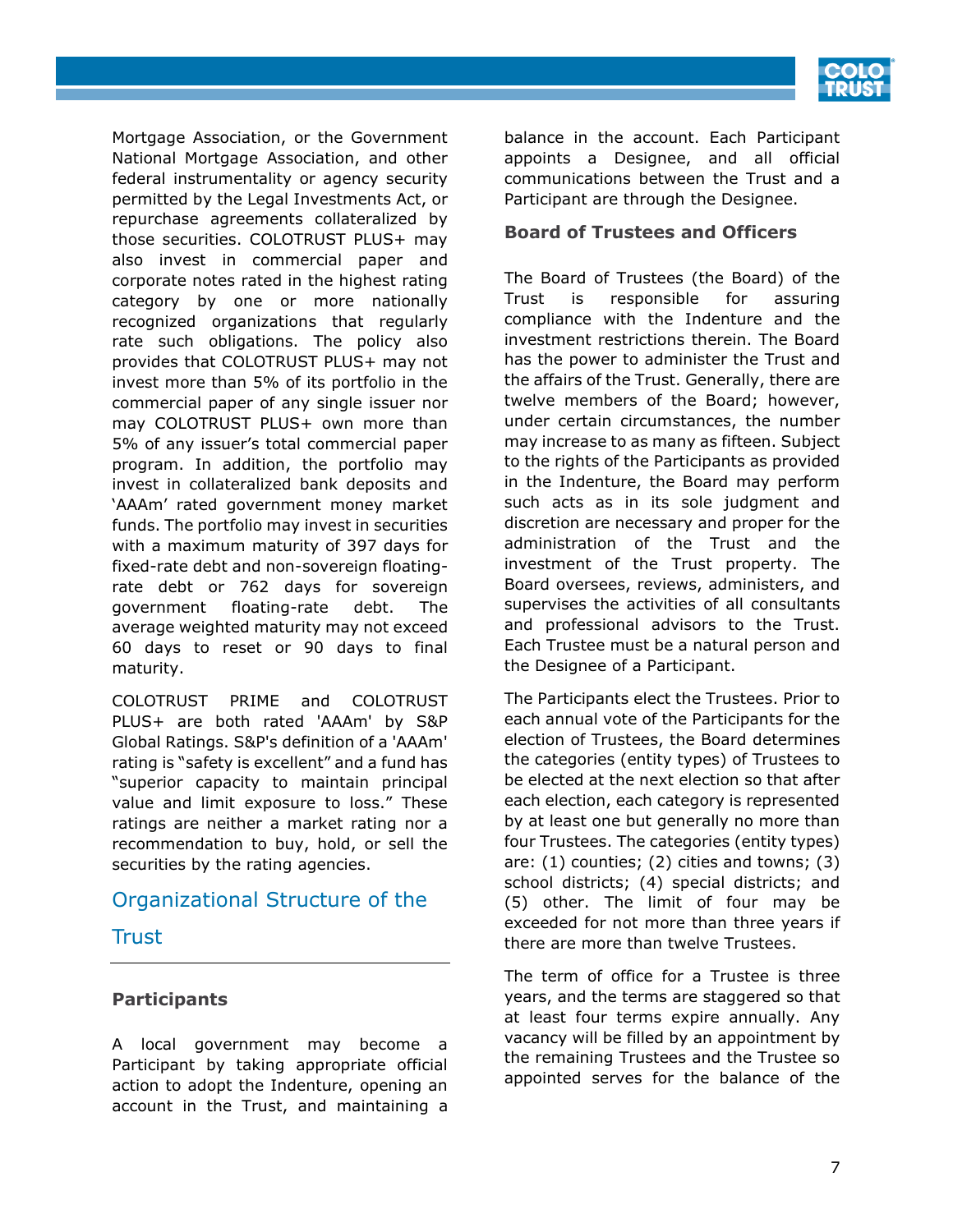

term of the Trustee whose position became vacant.

The Trustees serve without compensation, but they are reimbursed for expenses incurred in connection with their duties as Trustees. The Trustees are not required to and do not devote their entire time to the affairs of the Trust.

The Trustees elect one of their numbers to serve as Chairman. They also elect a Vice Chairman, a Secretary, and a Treasurer. The present Board and officers of the Trust are listed in the financial statements and on the Trust website at www.colotrust.com.

#### <span id="page-7-0"></span>**Advisors and Consultants to the Trust**

The Board is responsible for the investments of the Trust and for the general administration of the business and affairs of the Trust; however, the Trustees are not required personally to conduct all of the business of the Trust and consistent with its ultimate responsibility, the Board has appointed an Administrator, an Investment Advisor, a Custodian, Legal Counsel, and an Independent Accountant. The Board may assign such duties to the Administrator, Investment Advisor, and Custodian as it deems to be necessary or desirable for the efficient management of the Trust.

More specific information about the Trust's Administrator and Investment Advisor, Custodian, Legal Counsel, and Independent Accountants is set forth elsewhere in this Information Statement, in the financial statements, and on the Trust website at www.colotrust.com.

## <span id="page-7-1"></span>Expenses of the Trust

The Trust has entered into an agreement with Public Trust Advisors, LLC, effective February 7, 2020, whereby Public Trust is

paid a fee, calculated daily and paid monthly, at the annual flat rate of 0.12 percent.

Public Trust is responsible for payment of the costs of operation of the Trust including but not limited to Administrator and Investment Advisor fees, Custodian fees, operations, and marketing expenses. Included in the costs paid by Public Trust are certain amounts that are agreed to each year for the payment of Trustee expenses, legal expenses, and the expenses associated with the Public Education Grant Program. If the actual cost for the total of those items exceeds the amount agreed to annually, Public Trust and the Trust will negotiate a fair and equitable allocation of the excess cost. Any expenses incurred by the Trust in excess of the fee paid to Public Trust are apportioned on a pro rata basis to each of the portfolios, except for expense items specifically identifiable to a Trust portfolio.

# <span id="page-7-2"></span>Daily Income Allocations

All net income of the PRIME and PLUS+ portfolios is determined as of the close of business each day (and at such other times as the Board may determine) and is credited immediately thereafter pro rata to each Participant's account. Net income that has thus accrued to the Participants is converted as of the close of business of each day into additional shares that are thereafter held in each Participant's account. Reinvested net income is converted into full and fractional shares at the rate of one share for each one dollar credited.

Net income for each portfolio each day consists of (1) all accrued interest income on assets of the portfolio; plus or minus (2) any amortized purchase discount or premium; less (3) accrued expenses.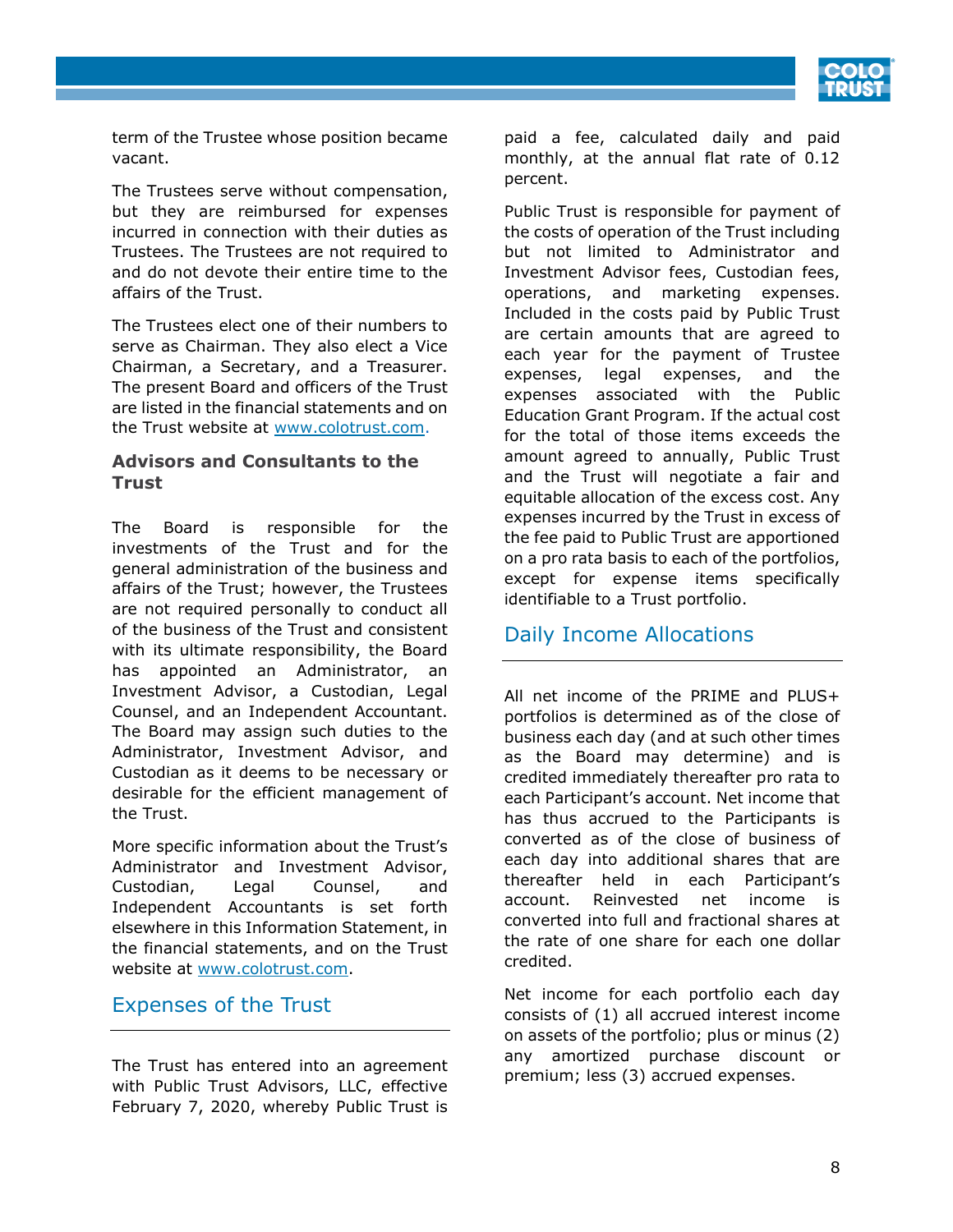

## <span id="page-8-0"></span>Account Activity

In order to become and remain an active Participant, an entity must maintain a minimum account balance of \$1.00. Participants may have more than one account. Investments may be made by check, ACH funds, or wire transfer. The Trust has negotiated agreements for direct deposit of Colorado Lottery distributions, State school equalization payments, State Highway Users Tax Fund payments, State collected local sales taxes, and certain Federal payments to local governments so that Participants can realize immediate earnings on such moneys.

Investments received by the Trust by 11:00 a.m. MT will be invested along with the other funds in the portfolio. Funds received after 11:00 a.m. but before 4:00 p.m. (late funds) will be invested overnight by the Trust's Administrator in the Trust's interest-bearing bank account at UMB Bank that is fully collateralized in compliance with the Public Deposit Protection Act, Article 10.5 of Title 11 C.R.S. All interest earnings attributable to late funds invested in the Trust's interest-bearing bank account will be distributed on a pro rata basis to each Participant's account the next business day.

Withdrawals from COLOTRUST portfolios may be made by wire transfer, ACH funds, or transfer between Participants. Requests for withdrawal from accounts with preestablished wire instructions in either the COLOTRUST PRIME or COLOTRUST PLUS+ portfolios will be honored on a same day basis if received prior to 11:00 a.m. For withdrawals of \$1 million or more, see "Notice of Large Withdrawals."

## <span id="page-8-1"></span>Notice of Large Withdrawals

The Trust requests 24-hour notice for wire transfer withdrawals of \$1 million or more.

## <span id="page-8-2"></span>Computation of Yield

The Trust quotes a daily and seven-day average yield for each portfolio in reports and information published by the Trust. To obtain the daily yield, a daily yield factor is first calculated. The factor is the net income for that day divided by the number of shares outstanding. The factor is then multiplied by 365 (366 in a leap year) to produce the daily yield. The seven-day average yield is obtained by averaging the daily yield for seven identified, consecutive days. The Trust may also quote its yield from time-to-time on other bases for the information of its Participants.

The yields quoted from time-to-time should not be considered a representation of the yield of the Trust in the future since the yield is not fixed. Actual yields will depend not only on the type, quality, and maturities of the investments held by the Trust and changes in interest rates on such investments but also on changes in the Trust's expenses during the period.

Yield information may be useful in reviewing the performance of the Trust's portfolios and for providing a basis for comparison with other investment alternatives.

## <span id="page-8-3"></span>Determination of Net Asset

## Value

The Trust determines the net asset value of the shares of each portfolio as of the close of business of each day. The net asset value per share of each portfolio is computed by dividing the total value of the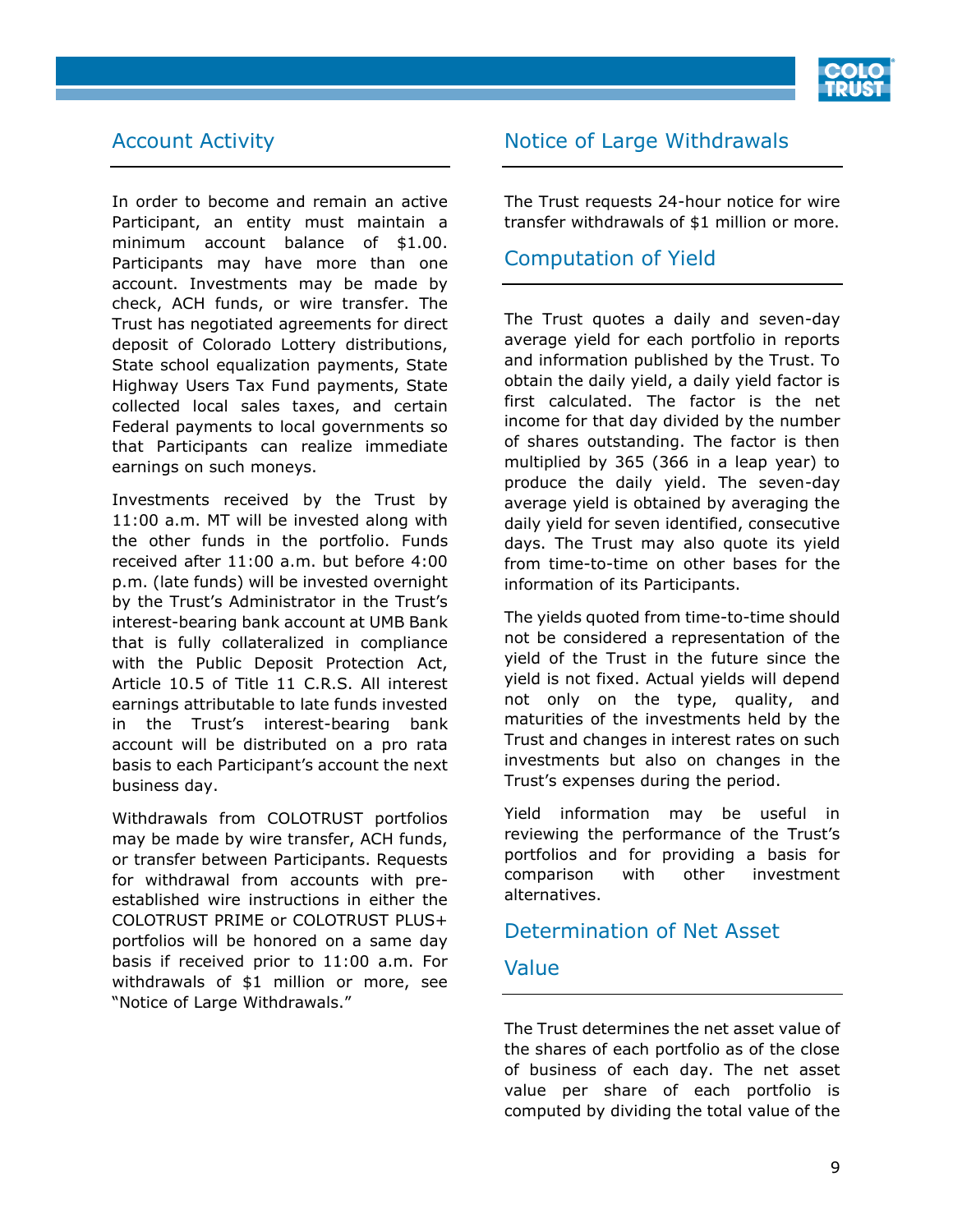

securities and other assets of the portfolios, less any liabilities, by the total outstanding shares of the portfolios. Liabilities, which include all expenses and fees of the Trust, are accrued daily.

For the purpose of calculating each portfolio's net asset value per share, the securities held by the portfolio are valued as follows: (1) securities for which market quotations are readily available are valued at the most recent bid price or yield equivalent as obtained from one or more market makers for such securities; (2) all other securities and assets are valued at fair market value determined in good faith.

The result of this calculation is a share value that is rounded to the nearest penny. Accordingly, the price at which portfolio shares are sold and redeemed will not reflect net realized or unrealized gains or losses on portfolio securities that amount to less than \$.005 per share. The Trust will endeavor to minimize the amount of such gains or losses. However, if net unrealized gains or losses should exceed \$.005 per share, a portfolio's net asset value per share will change from \$1.00 or be maintained at \$1.00 per share by retention of earnings or the reduction, on a pro rata basis, of each Participant's shares in the event of losses or by a pro rata distribution to each Participant in the event of gains.

It is a fundamental policy of the Trust to maintain a net asset value of \$1.00 per share, but for the reasons herein stated there can be no assurance that the net asset value will not vary from \$1.00 per share. The net asset value per share of the Trust may be affected by general changes in interest rates resulting in increases or decreases in the value of the securities held by the Trust. The market value of such securities will vary inversely to changes in prevailing interest rates. Thus, if interest rates have increased from the time a security was purchased, such security, if sold, might be sold at a price less than its cost. Similarly, if interest rates have declined from the time a security was purchased, such security, if sold, might be sold at a price greater than its cost. If a security is held to maturity, no loss or gain is normally realized as a result of these fluctuations.

## <span id="page-9-0"></span>Suspension or Postponement of

## Payment

The Board may temporarily suspend the right of redemption or postpone the date of payment for the whole or any part of any period during which: (1) there shall have occurred any state of war, national emergency, banking moratorium, or suspension of payments by banks in the state of Colorado or any general suspension of trading or limitation of prices on the New York Stock Exchange or American Stock Exchange (other than customary weekend and holiday closing); or (2) any financial emergency situation exists as a result of which disposal by the Trust of Trust property is not reasonably practicable because of the substantial losses that might be incurred or it is not reasonably practicable for the Trust fairly to determine the value of its net assets. Such suspension or postponement will not alter or affect a Participant's beneficial interests as measured by its shares or the accrued interest and earnings thereon. Such suspension of payment will take effect at such time as the Board shall specify, and thereafter there will be no right of redemption or payment until the Board shall declare the suspension or postponement at an end.

## <span id="page-9-1"></span>Portfolio Transactions

Subject to the general supervision of the Board, the Investment Advisor is responsible for placing the orders for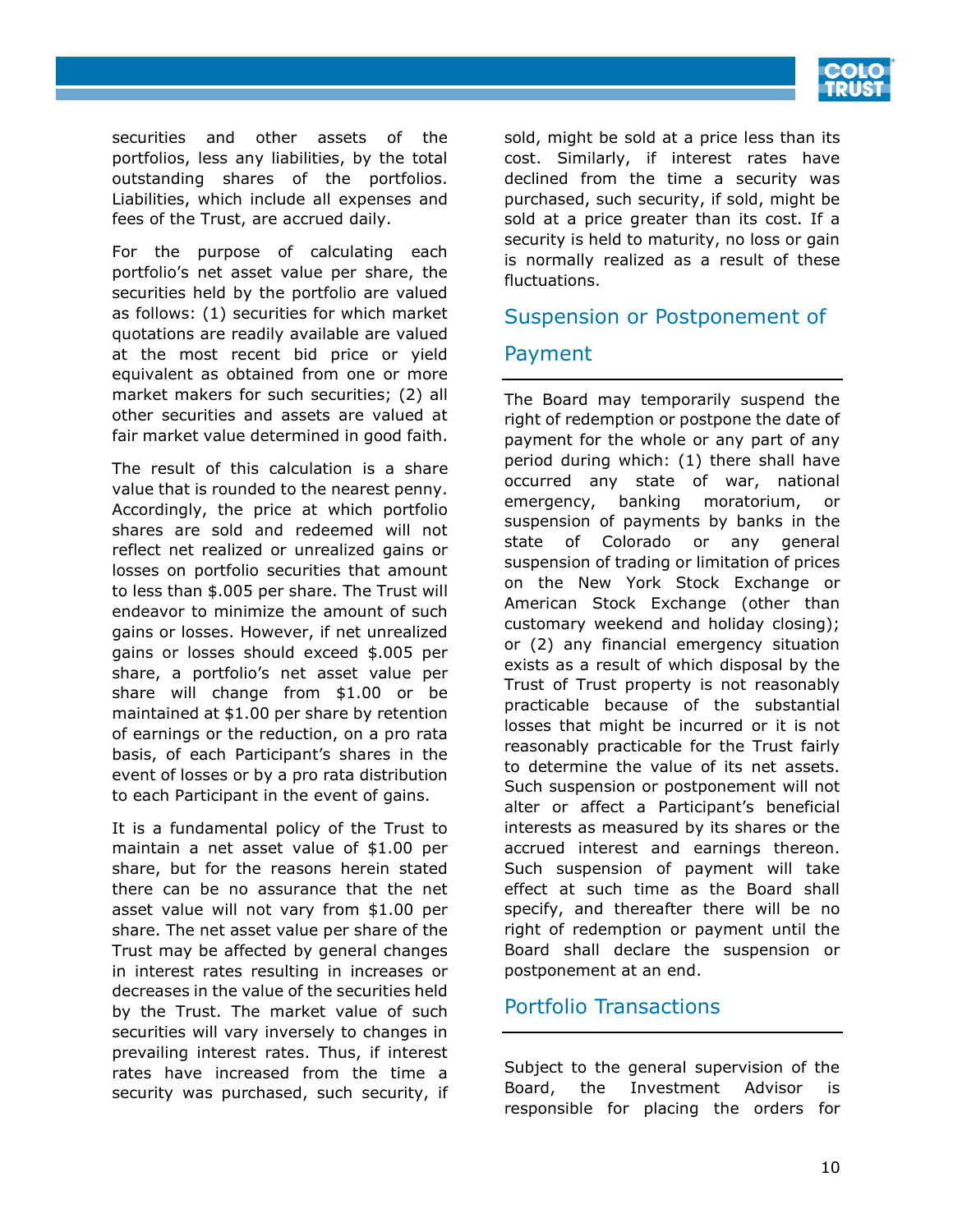

portfolio transactions. The Trust's portfolio transactions occur only with broker dealers acting as principals except for commercial paper transactions that may be placed directly. Such transactions are on a net basis and normally do not involve payment of brokerage commissions. Transactions with dealers normally reflect the spread between bid and asked prices.

Although the Trust does not ordinarily seek but nonetheless may make profits through short-term trading, the Investment Advisor may, on behalf of the Trust, dispose of any portfolio investment prior to its maturity if such disposition is advisable. The Trust's policy of investing in instruments with maturities of less than one year will result in high portfolio turnover. However, since brokerage commissions are not paid on the types of investments that the Trust may make, any turnover resulting from such investments does not adversely affect the net asset value or net income of the Trust.

The Investment Advisor seeks to obtain the best net price and the most favorable execution of orders for the purchase and sale of portfolio securities. Portfolio investments will not be purchased from or sold to the Investment Advisor and Administrator, the Custodian or any Trustee, or any affiliate, officer, director, employee, or agent of any of them.

# <span id="page-10-0"></span>Reports to Participants

Each Participant receives quarterly and annual financial statements of the Trust as well as a monthly statement of the Participant's account(s). The annual report issued as of December 31 includes audited Financial Statements of the Trust. The Trust's fiscal year ends on December 31 of each calendar year. Potential Participants are advised to review the financial statements of the Trust that are furnished to them. The reports also include sufficient information to establish compliance with the investment policy established in the Indenture and other information required by the statutes of the state of Colorado and by regulations promulgated by the Securities Commissioner of the State of Colorado.

The Trust answers inquiries from Participants at any time during business hours. Inquiries may be made by mail, email at info@colotrust.com, via the Internet at www.colotrust.com, or by phone at (303) 864-7474 from the Denver area or at (877) 311-0219 outside of the Denver area. The telefax number is (877) 311-0220. The mailing address is COLOTRUST, 717 17th Street, Suite 1850, Denver, Colorado 80202.

# <span id="page-10-1"></span>Summary of the Indenture

Each potential Participant receives a copy of the Indenture, this Information Statement, and current financial statements before becoming a Participant. Certain portions of the Indenture are summarized in this Information Statement. These summaries are qualified in their entirety by reference to the text of the Indenture.

## <span id="page-10-2"></span>**Description of Shares**

The Indenture provides that the beneficial interests of the Participants in the assets of the Trust and the earnings thereon are, for convenience of reference, divided into shares that are used as units to measure the allocation of beneficial interest among the Participants. The Indenture authorizes an unlimited number of full and fractional shares of a single class as well as adjustments in the total number of shares outstanding from time-to-time without changing their proportionate beneficial interest in the Trust in order to permit the Trust to maintain a constant net asset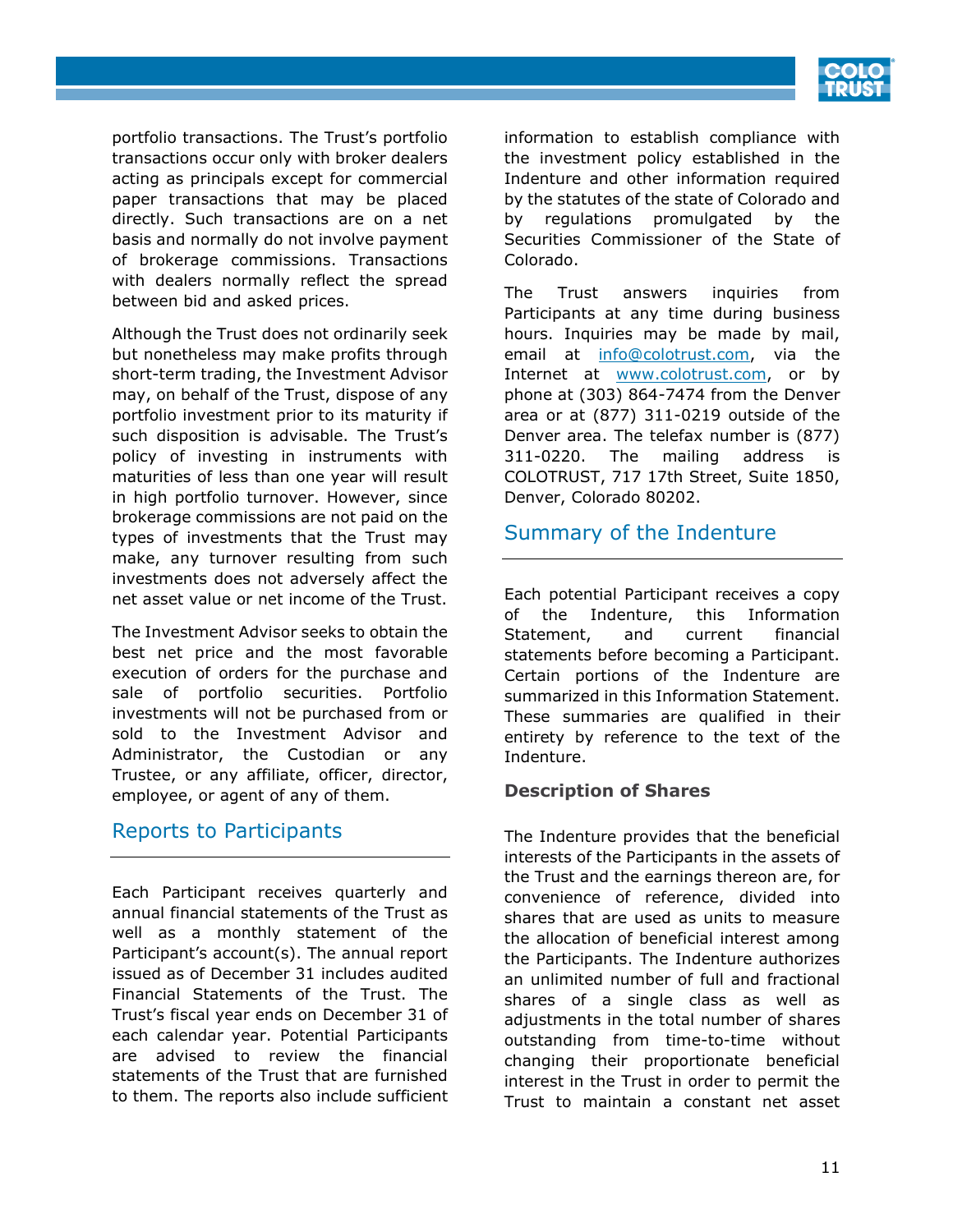

value of \$1.00 per share. All shares participate equally in distributions and have equal liquidation and other rights. The shares have no preference, conversion, exchange, or preemptive rights. For all matters requiring a vote of Participants, each Participant, through its Designee, is entitled to one vote with respect to each matter, without regard to the number of shares held by the Participant.

#### <span id="page-11-0"></span>**Responsibility of Trustees, Officers, and Agents**

No member of the Board, officer, or employee of the Trust is individually liable to the Trust, a Participant, an officer, an employee, advisor, consultant, or an agent of the Trust for any action unless it is taken or omitted in bad faith or constitutes willful misfeasance, gross negligence, or reckless disregard of their duties. The Trust will indemnify, to the extent of the earnings of the Trust, each Trustee and such officers or employees of the Trust designated by the Board to receive such indemnification, to the extent permitted by law, against all claims and liabilities to which they may become subject by reason of serving in such capacities for the Trust except in certain circumstances set forth in the Indenture. The name Colorado Local Government Liquid Asset Trust is the designated name of the Trust under its Indenture. The Board is authorized to use other designations, including COLOTRUST, and it may adopt such other names for the Trust as it deems proper, and the Trust may hold property and conduct its activities under such designations or names. All persons dealing with the Trust must look solely to Trust property for enforcement of any claims since the Trustees, officers, agents, and Participants do not assume any personal liability for obligations entered into on behalf of the Trust.

#### <span id="page-11-1"></span>**Termination of the Indenture**

The Trust may be terminated by the vote of a majority of the Participants entitled to vote. Upon the termination of the Trust and after paying or adequately providing for the payment of all of its liabilities, and upon receipt of such releases, indemnities, and refunding agreements as it deems necessary for the Trust's protection, the Board may distribute the remaining Trust property, in cash, among the Participants according to their respective proportionate beneficial interest.

#### <span id="page-11-2"></span>**Amendment of the Indenture**

The Indenture may be amended by the vote of a majority of the Participants. The Board may, from time-to-time, by a twothirds vote of the Trustees, and after 45 days prior written notice to the Participants, amend the Indenture without the vote or assent of the Participants, that the Board, in good faith, deems necessary or convenient for the administration and operation of the Trust or to the extent deemed by the Board necessary to conform the Indenture to the requirement of applicable laws or regulations, or any interpretation thereof by a court or other governmental agency, but the Board shall not be liable for failing to do so. However, no amendment may be made that would change any rights with respect to a Participant's shares, lessen the investment restrictions, change the limitations on personal liability of the Trustees, or change the prohibition of assessments upon the Participants.

## <span id="page-11-3"></span>The Investment Advisor and

## Administrator

Pursuant to an agreement with the Trust, Public Trust Advisors, LLC (Public Trust)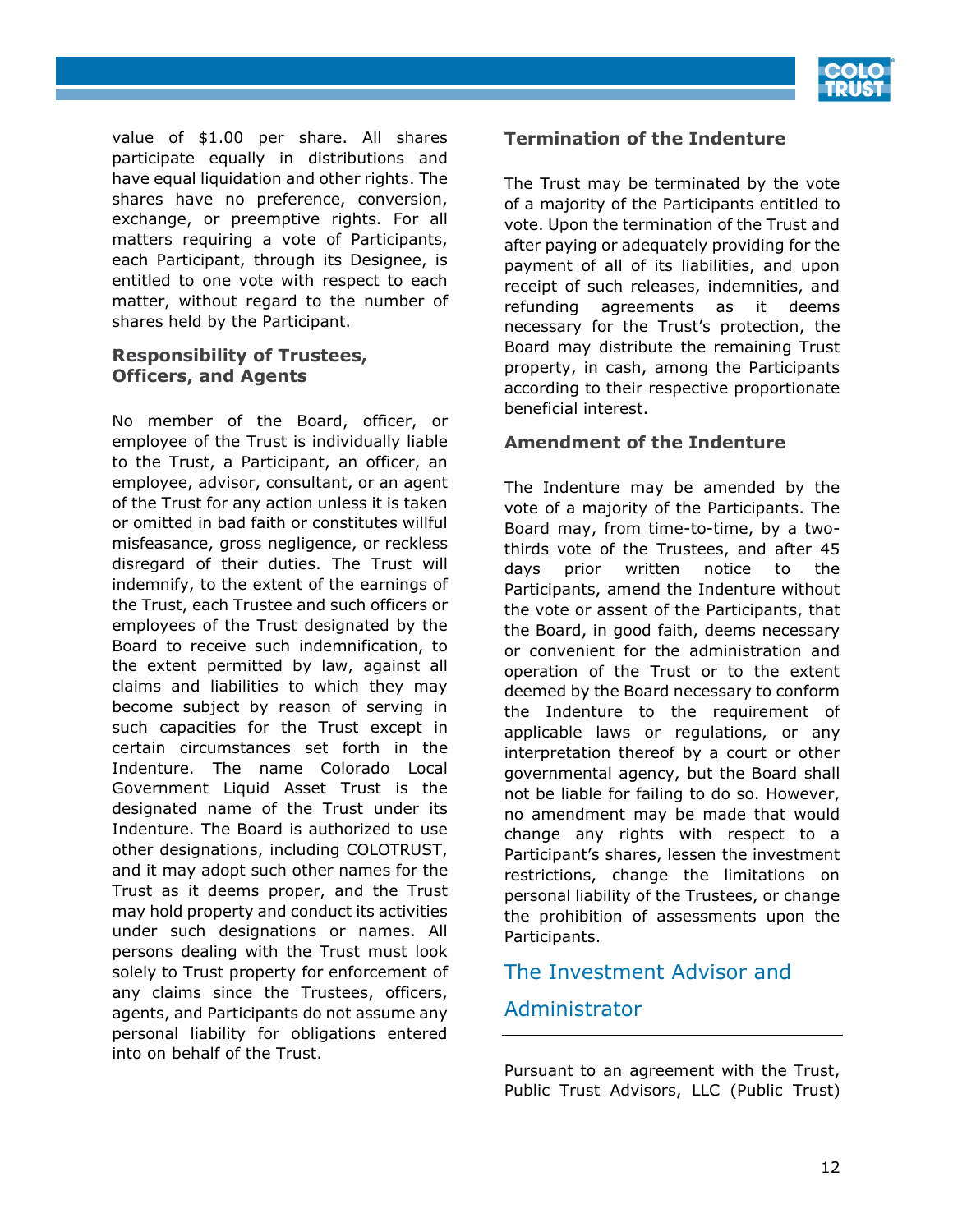

serves as the Investment Advisor and Administrator of the Trust.

As Investment Advisor, Public Trust provides investment services to the Board. Public Trust is an investment advisory firm located in Denver, Colorado.

Public Trust is registered with the Securities and Exchange Commission as an investment advisor under the Investment Advisers Act of 1940.

As Administrator, Public Trust services all Participant accounts in the Trust, determines and allocates income of the Trust, provides certain written confirmation of the investment and withdrawal of funds by Participants, provides administrative personnel and facilities to the Trust, determines the net asset value of the Trust on a daily basis, and performs all related administrative services for the Trust. At least quarterly, the Administrator provides the Board with a detailed evaluation of the performance of the Trust based upon a number of factors. This evaluation includes a comparative analysis of the Trust's investment results in relation to industry standards such as the performance of comparable money market mutual funds and various indices of money market securities.

The Agreement with Public Trust is not assignable and may be terminated without penalty on 45 days written notice at the option of the Trust or Public Trust.

The Trust is prohibited from buying securities from and selling securities to Public Trust and any of its affiliates.

## <span id="page-12-0"></span>Custodian

UMB Bank, N.A. serves as Custodian for the Trust pursuant to a Custodian Agreement. UMB Bank acts as safekeeping agent for the Trust's investment portfolios and serves, in accordance with the statutes of the state of Colorado, as the depository in connection with the direct investment and withdrawal mechanisms of the Trust. UMB Bank does not participate in the Trust's investment decision-making process.

On occasion, the Trust uses other custodians for some permitted investments such as tri-party repurchase agreements.

The Custodian Agreements remain in effect until terminated by either the Trust or the Custodian. The Agreements are not assignable without the prior written consent of the Trust and may be terminated without penalty on 60 days written notice at the option of the Trust or the Custodian.

## <span id="page-12-1"></span>Legal Counsel

At the present time, Butler Snow, LLP serves as General Counsel to the Trust.

## <span id="page-12-2"></span>Independent Accountants

At the present time, CliftonLarsonAllen, LLP serves as independent certified public accountants to audit the annual Financial Statements of the Trust. The audit contains statements of assets and liabilities, of operations, and of changes in net assets of the Trust prepared in conformity with generally accepted accounting principles. The opinion of the independent certified public accountant on such financial statements is based on an examination of the books and records of the Trust made in accordance with generally accepted auditing standards.

## <span id="page-12-3"></span>How to Open an Account

Any county, city and county, city, town, school district, special district, or other political subdivision of the state of